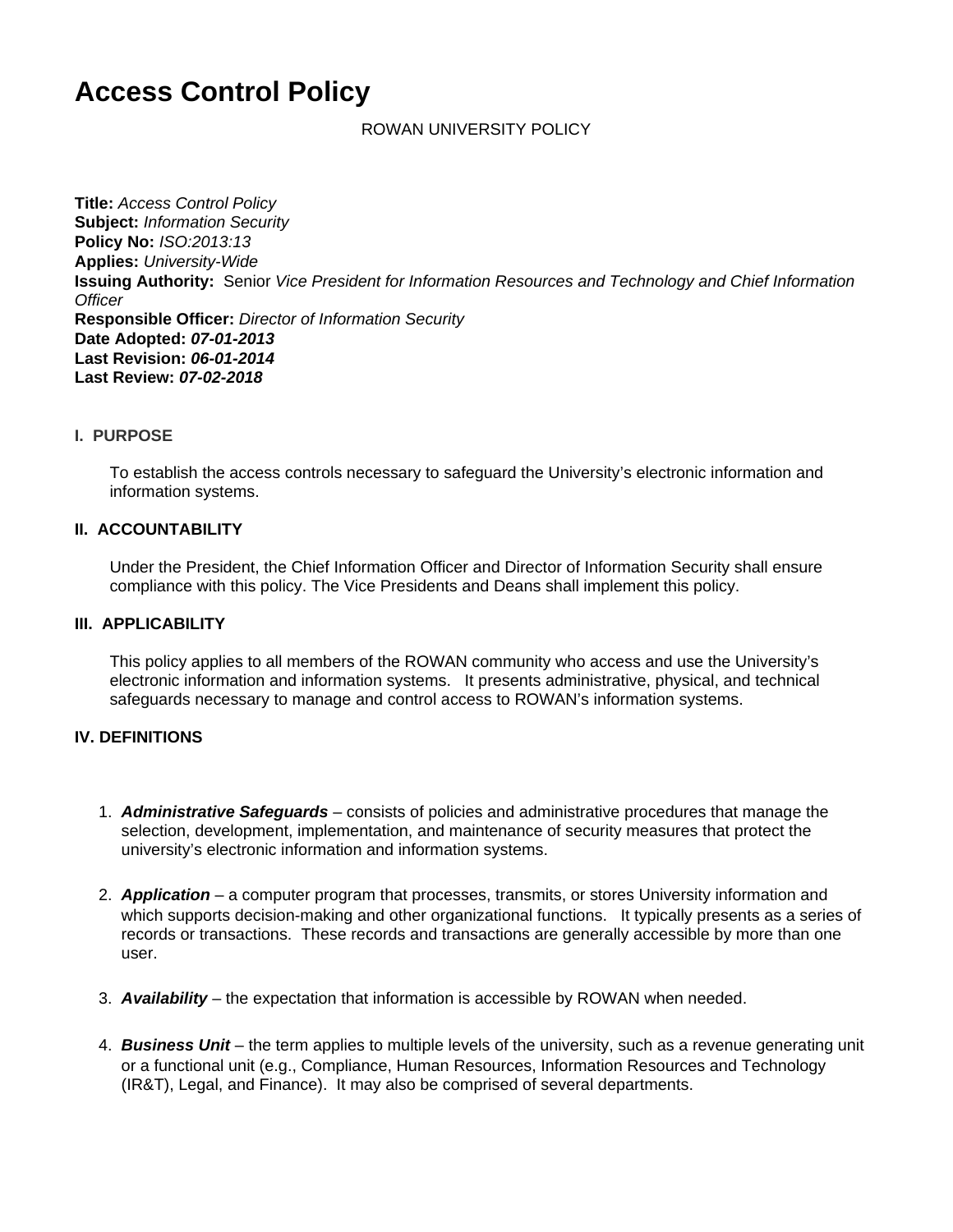- **5. Confidential Information** the most sensitive information, which requires the strongest safeguards to reduce the risk of unauthorized access or loss. Unauthorized disclosure or access may 1) subject ROWAN to legal risk, 2) adversely affect its reputation, 3) jeopardize its mission, and 4) present liabilities to individuals (for example, HIPAA/HITECH penalties).
- 6. **Confidentiality** the expectation that only authorized individuals, processes, and systems will have access to ROWAN's information.
- 7. **EPHI** electronic protected health information.
- 8. **Generic Account** an account that is shared among a group of individuals, and typically used for devices like kiosks and clinical workstations. There is no corresponding employee account (i.e., RUID).
- 9. **Guest Account**  accounts provisioned to individuals not employed by ROWAN, but who have a justifiable business reason to access University resources.
- 10. **Information System** consists of one or more components (e.g., application, database, network, or web) that is hosted in a University campus facility, and which may provide network services, storage services, decision support services, or transaction services to one or more business units.
- 11. **Least Privilege** giving every user, task, and process the minimal set of privileges and access required to fulfill their role or function. This includes access to information systems and facilities.
- 12. **Physical Safeguards** physical measures to protect the facilities that house the University's electronic information and information systems.
- 13. **Private Information** sensitive information that is restricted to authorized personnel and requires safeguards, but which does not require the same level of safeguards as confidential information. Unauthorized disclosure or access may present legal and reputational risks to the University.
- 14. **RUID** Reserved User ID.
- 15. **Service Accounts**  are accounts created by ROWAN's Active Directory or Domain Administrators teams to satisfy specific functions, such as communications between systems or to facilitate other operational requirements.
- 16. **System Default Service Accounts** are accounts created by a software vendor to facilitate installation or provide out-of-the-box functionality.
- 17. **ROWAN Community** faculty, staff, non-employees, students, attending physicians, contractors, covered entities, and agents of ROWAN.
- 18. **Technical Safeguards** the technology, policies, and procedures used to control access to and protect the University's electronic information and information systems.
- 19. User refers to any member of the ROWAN community, as well as to visitors and temporary affiliates, who have been explicitly and specifically authorized to access and use the University's data or information systems**.**

## **V. REFERENCES**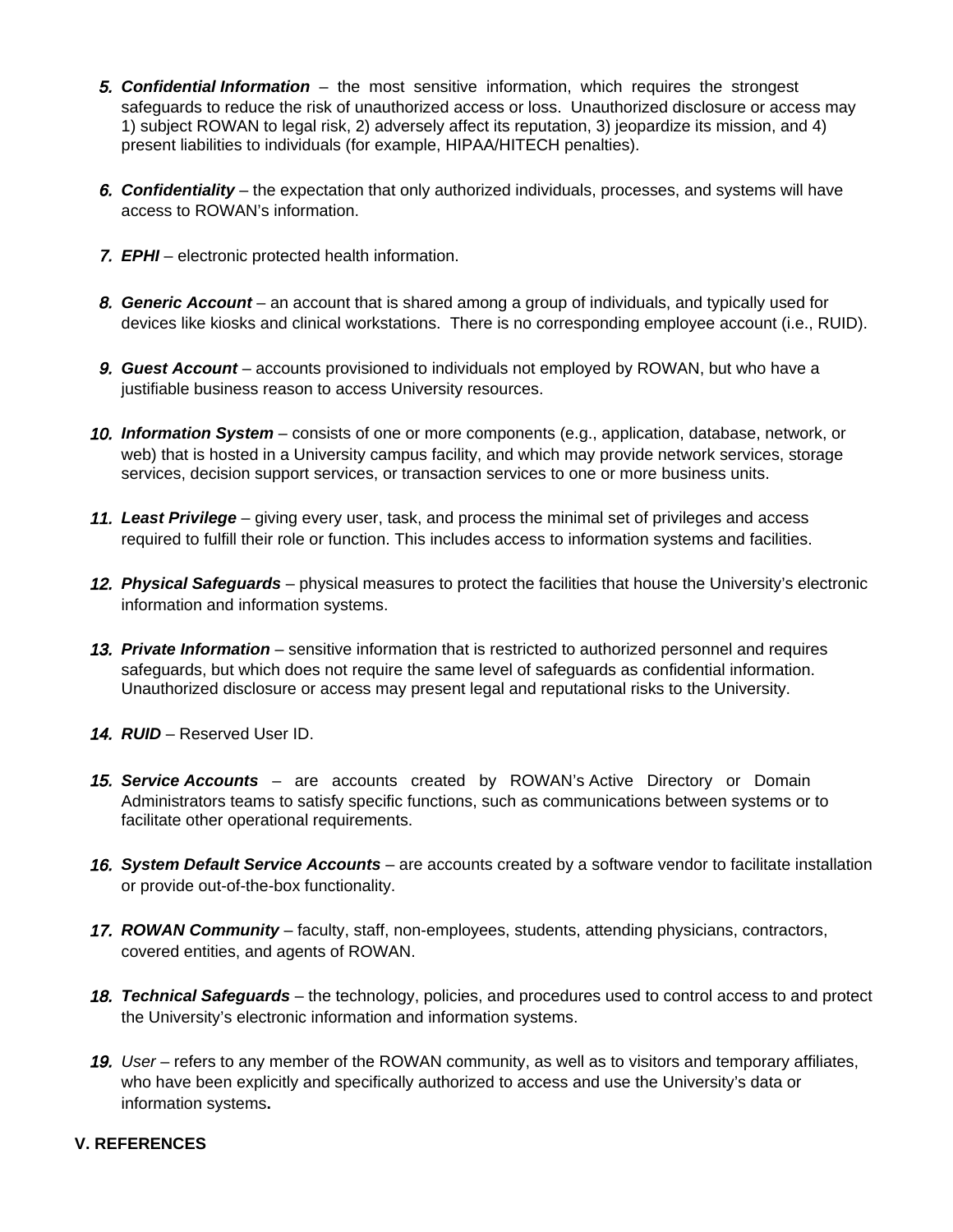- 1. Health Insurance Portability and Accountability Act of 1996 [http://www.hhs.gov/ocr/privacy/hipaa](http://www.hhs.gov/ocr/privacy/hipaa/understanding/srsummary.html) [/understanding/srsummary.html](http://www.hhs.gov/ocr/privacy/hipaa/understanding/srsummary.html)
- 2. [Guest Account Registration Process](http://www.hhs.gov/ocr/privacy/hipaa/understanding/srsummary.html)
- 3. [Statement of Principles](https://confluence.rowan.edu/display/POLICY/Statement+of+Principles)

# **VI. POLICY**

- 1. Access to the University's electronic information and information systems, and the facilities where they are housed, is a privilege that may be monitored and revoked without notification. Additionally, all access is governed by law, other University policies, and the ROWAN Code of Conduct.
- 2. Persons or entities with access to the University's electronic information and information systems are accountable for all activity associated with their user credentials. They are responsible to protect the confidentiality, integrity, and availability of information collected, processed, transmitted, stored, or transmitted by the University, irrespective of the medium on which the information resides.
- 3. Access must be granted on the basis of least privilege only to resources required by the current role and responsibilities of the person. In addition to the administrative, physical, and technical safeguards presented in this policy, the security requirements defined in the University's Information Classification policy must be followed.
- 4. Requirements:
	- a. Access controls to the University's information systems must be established to ensure the confidentiality, integrity, and availability of the data accessible via those systems.
	- **b.** Registration of Access
		- i. With respect to registration of access to the University's information systems:
			- There must be a formal authorization process documented for access requests.
			- The requester's identity must be confirmed and authenticated.
			- User activity must be logged and tied to the user ID provisioned to the user.
			- User IDs must be unique and require a password.
			- Requests for access must be approved by the requester's manager.
	- c. Registration of Access for Non-ROWAN Personnel
		- Individuals who are not members of the ROWAN community and who have a justifiable business reason to gain access to ROWAN information services must go through the guest account registration process.
		- Registration must follow the requirements listed in section VI (A.1.).
		- De-Provisioning of Access
		- Cancellation of access to all University information systems, facilities, and information services (e.g., remote access) must be done in accordance with the procedures listed in University policy, Cancellation of Access to University Assets.
	- d. Information System Identity Access Management
		- Information systems must, at minimum, require a user ID and password.
		- Requests for a deviation from this requirement are limited to clinical systems which have been identified by the school or unit as requiring a different access method in order to provide patient care.
		- Deviations must be reviewed and approved by the Chief Information Officer.
		- User ID Naming Conventions
		- User ID naming conventions must follow IR&T standards.
		- Passwords
		- User IDs must have an associated password.
		- Passwords must be configured to follow IR&T standards and/or vendors'
		- recommendations for strong passwords.
	- e. Generic Accounts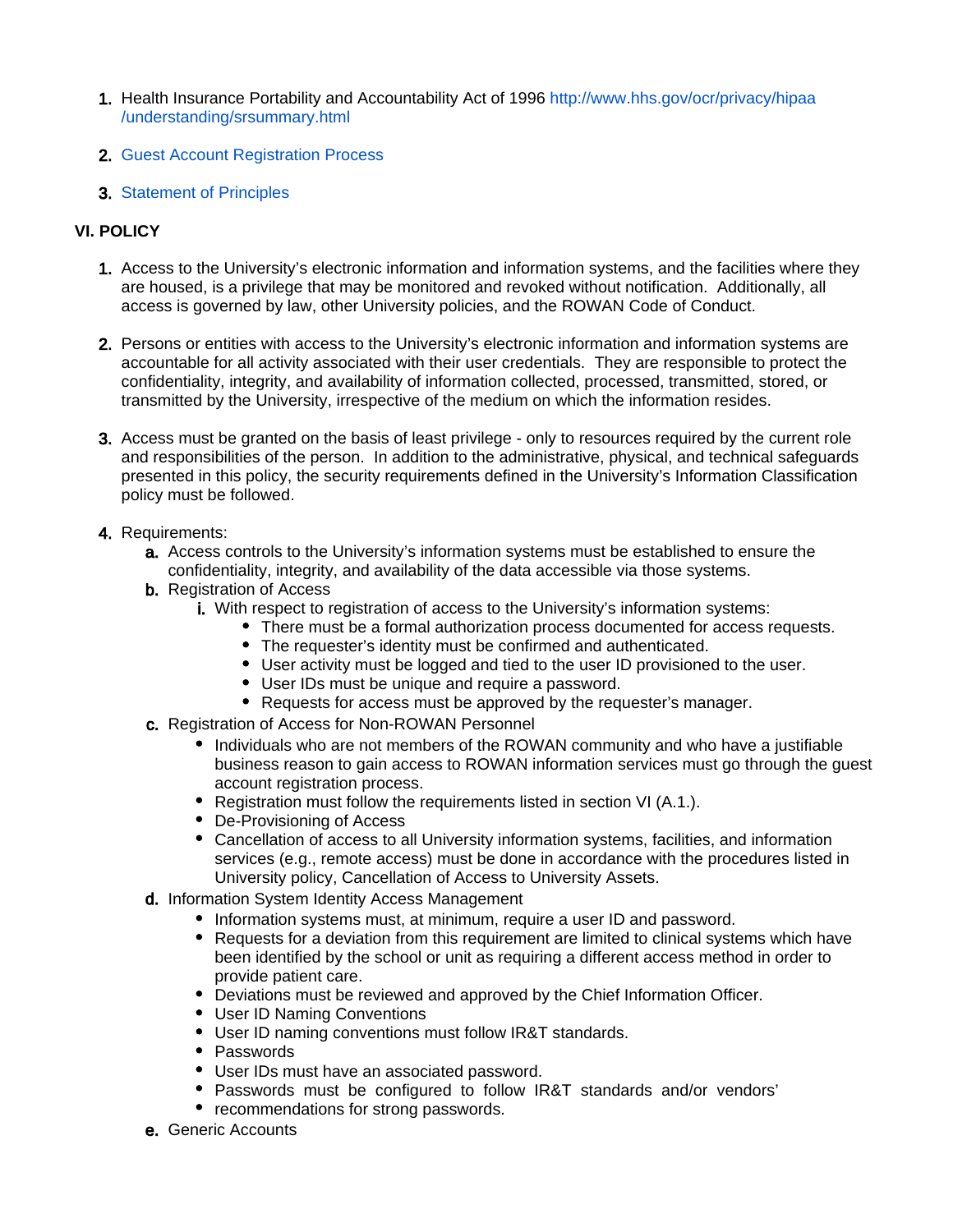- i. In general, Generic Accounts are not permitted unless approved by the Information Security Office. In the event that they are approved, they must adhere to the following:
	- Generic accounts are subject to the requirements in this policy.
	- The accounts must be restricted to a specific device and named according to the device's naming convention.
	- Generic accounts must be restricted to kiosks or specialty devices where
	- standard authentication may impede the functionality of the device.
- f. Guest Accounts
	- Guest accounts are subject to the requirements in this policy.
	- The accounts must be sponsored by a ROWAN employee who is responsible for the safeguarding of the information or information system as detailed in Section IV.
	- The accounts must have a lifecycle no longer than 12 months, after which they must be reapproved by the sponsor.
- g. Service Accounts
	- Service accounts are subject to the requirements in this policy.
	- Service accounts can only be created by a member of ROWAN's Active Directory or Domain Administrators team to facilitate an identified operational need.
	- Service accounts do not expire.
- h. System Default Service Accounts
	- Whenever possible, system default service accounts should be renamed or disabled as long as it does not adversely impact the operations of the application or other dependencies.
	- System default Service Accounts do not expire.
- i. Physician Emergency Access Procedures to EPHI Information Systems (HIPAA § 164.312(a)(2) (ii)).
	- HIPAA requires that each school and unit establish documented emergency access procedures for EPHI information systems.
	- The procedures must satisfy the following two requirements:
	- The ability for physicians to access EPHI during a health emergency.
	- A contingency method for physicians to access EPHI if a natural or manmade disaster makes an information system unavailable.
	- Any deviation from HIPAA § 164.312(a)(2)(ii) must be documented and presented to the Office of Ethics, Compliance and Corporate Integrity and the Office of Legal Management.
- j. Facility Access
	- Physical access to the facilities where information systems are housed must be limited to personnel specifically authorized to access those information systems in the facilities.
	- Access to the University's data centers must be approved by the data center manager and follow the Department of Public Safety's access request process.
	- Access to facilities is managed by the Department of Public Safety, and the access request process is documented in University policy, Identification Cards.
- k. Separation of Duties
	- Access requests, authorization, and administrative responsibilities for information classified as Confidential or Private (otherwise considered sensitive) and their associated information systems should be separated.
	- Users should not have access privileges that would permit them to approve their own changes to an information system or electronic record.
	- If separation of duties is not possible due to staffing limitations, other mitigating controls must be in place to reduce the risk of fraud or tampering.
- l. Access Entitlement Review
	- Access to information systems with information classified as Confidential or Private, or otherwise considered sensitive as per the University's Protection of Sensitive Electronic Information policy and Information Classification policy, must be, at minimum, reviewed quarterly.